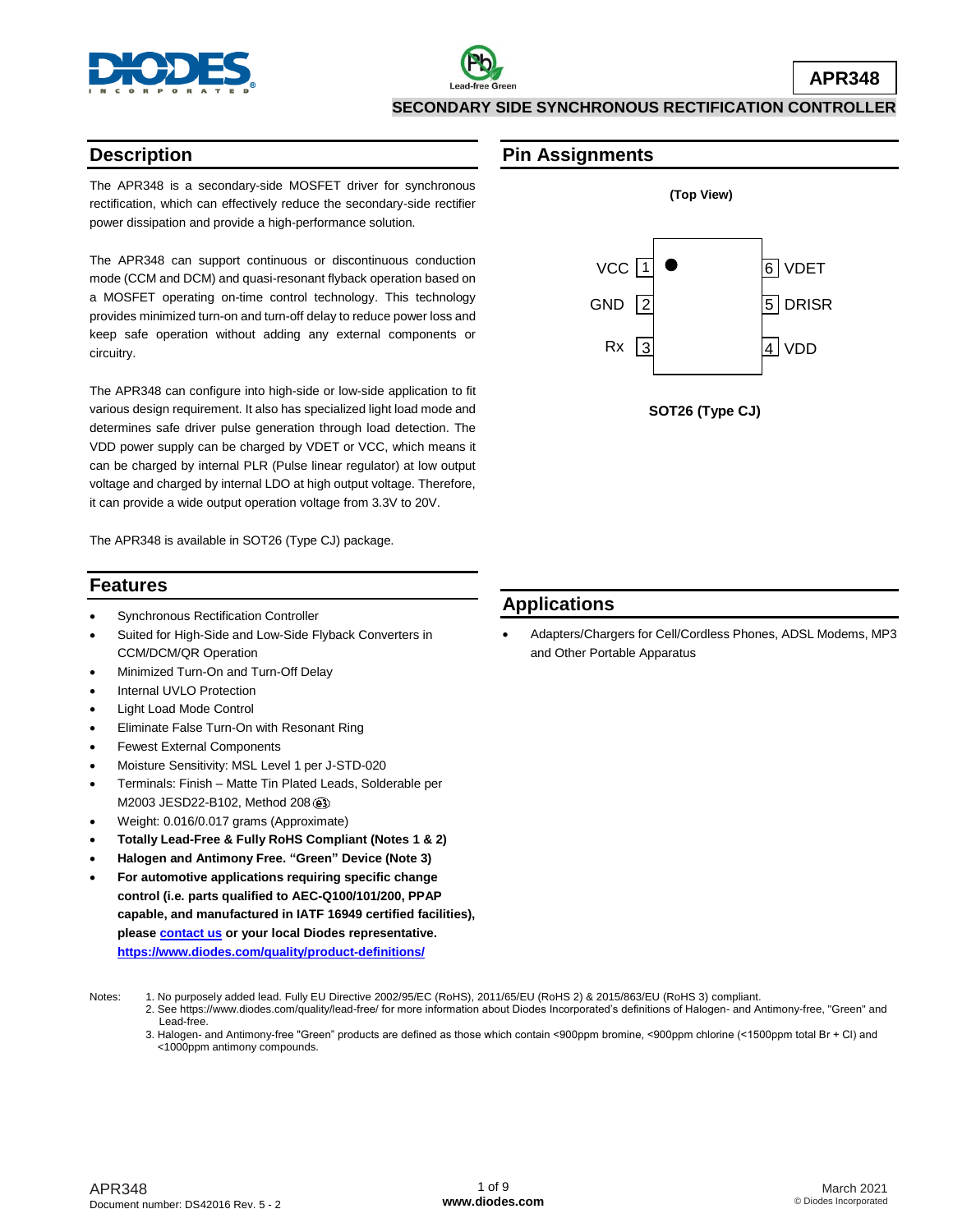

**APR348**

# **Typical Applications Circuit**



# **Pin Descriptions**

| <b>Pin Number</b> | <b>Pin Name</b> | <b>Function</b>                                                                                                                             |  |
|-------------------|-----------------|---------------------------------------------------------------------------------------------------------------------------------------------|--|
|                   | VCC             | Internal Linear Regulator Input                                                                                                             |  |
| 2                 | <b>GND</b>      | Ground, also used as FET source sense reference for VDET                                                                                    |  |
| 3                 | <b>Rx</b>       | External fixed resistor for Accurate Turn-On Signal                                                                                         |  |
| 4                 | <b>VDD</b>      | Linear Regulator Output. It provides bias voltage for the internal logic circuit and the MOSFET driver.<br>Connect this pin to a capacitor. |  |
| 5                 | <b>DRISR</b>    | Synchronous Rectification MOSFET Gate Drive                                                                                                 |  |
| 6                 | <b>VDET</b>     | Synchronous Rectification MOSFET Drain Voltage Sense Input                                                                                  |  |

# **Functional Block Diagram**

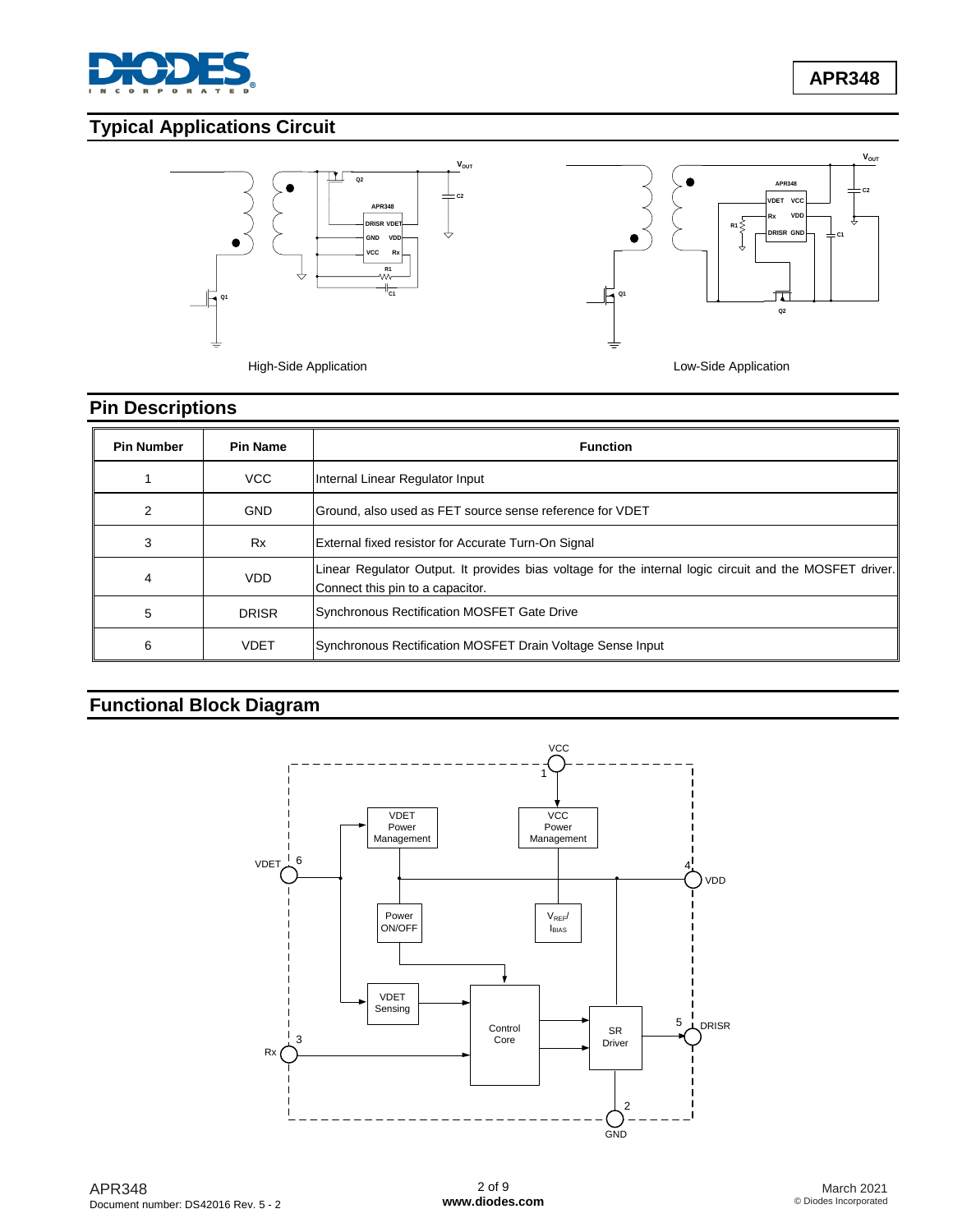

## **Absolute Maximum Ratings (Note 4)**

| Symbol                  | <b>Parameter</b>                                     | Rating          | Unit   |
|-------------------------|------------------------------------------------------|-----------------|--------|
| <b>Vcc</b>              | Supply Voltage (Note 7)                              | $-0.3$ to 28    | $\vee$ |
| <b>VDET</b>             | Voltage at VDET Pin                                  | $-0.7$ to 150   | $\vee$ |
| <b>VDRISR</b>           | Voltage at DRISR Pin                                 | $-0.3$ to $7$   | $\vee$ |
| <b>VRX</b>              | Voltage at Rx Pin                                    | $-0.3$ to $7$   | $\vee$ |
| P <sub>D</sub>          | Power Dissipation at $TA = +25^{\circ}C$             | 0.6             | W      |
| ΤJ                      | Operating Junction Temperature (Note 8)              | $+150$          | °C     |
| <b>T</b> <sub>STG</sub> | Storage Temperature                                  | $-65$ to $+150$ | °C     |
| <b>TLEAD</b>            | Lead Temperature (Soldering, 10s)                    | $+300$          | °C     |
| $\theta$ JA             | Thermal Resistance (Junction to Ambient)<br>(Note 5) | 197             | °C/W   |
| $\theta$ JC             | Thermal Resistance (Junction to Case)<br>(Note 5)    | 76              | °C/W   |
| <b>ESD</b>              | Human Body Model (Except VDET Pin)<br>(Note 6)       | 6,000           | $\vee$ |
|                         | Charge Device Model                                  | 1500            | $\vee$ |

Notes: 4. Stresses greater than those listed under *Absolute Maximum Ratings* can cause permanent damage to the device. These are stress ratings only, and functional operation of the device at these or any other conditions beyond those indicated under *Recommended Operating Conditions* is not implied. Exposure to Absolute Maximum Ratings for extended periods can affect device reliability.<br>5. Test condition: Device mounted on FR-4 substrate PC board, 2oz copper, with 1inch<sup>2</sup> cooling area.

6. VDET pin are ESD sensitive. (HBM:  $V_{DET} = 2000V$ ).

7. Setting  $V_{CC} = 22V$  in the aging condition. Latch up overvoltage test use  $V_{CC} = 28V$ .

8. Setting +85°C in the aging condition.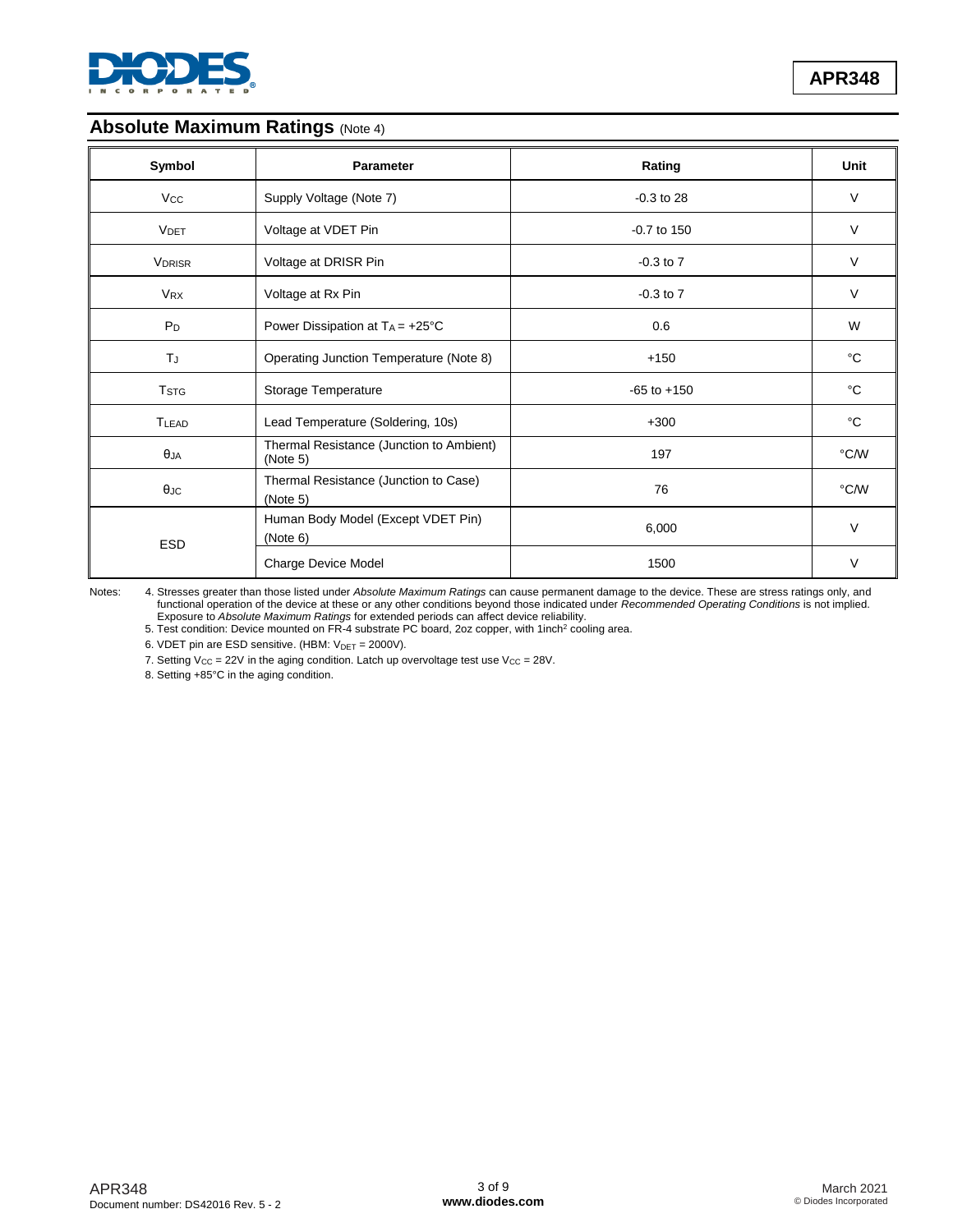

# **Electrical Characteristics** (@V<sub>CC</sub> = 5V, T<sub>A</sub> = -40°C < T<sub>A</sub> < +85°C, unless otherwise specified.)

| Symbol                                   | <b>Parameter</b>                                         | <b>Condition</b>                                         | Min                      | <b>Typ</b> | Max         | Unit   |
|------------------------------------------|----------------------------------------------------------|----------------------------------------------------------|--------------------------|------------|-------------|--------|
| <b>Supply Voltage ( VCC Pin)</b>         |                                                          |                                                          |                          |            |             |        |
| <b>VLDO DISABLE</b>                      | Vcc LDO Disable Threshold at VCC<br>Falling              |                                                          | 4.25                     | 4.55       | 4.85        | $\vee$ |
| VLDO_ENSABLE                             | Vcc LDO Enable Threshold at VCC<br>Rising                |                                                          | 4.35                     | 4.65       | 4.95        | $\vee$ |
| <b>VLDO HYS</b>                          | LDO Operating Hysteresis at VCC Pin                      |                                                          |                          | 100        |             | mV     |
| <b>Supply Linear Regulator (VDD Pin)</b> |                                                          |                                                          |                          |            |             |        |
|                                          | Internal Power Supply                                    | $V_{CC} = 12V$ , $V_{DET} = 12V$                         | 5                        | 5.5        | 6           | $\vee$ |
| V <sub>DD</sub>                          |                                                          | $Vcc = 3V$ , $V_{DET} = 12V$                             | 5.3                      | 5.9        | 6.5         | V      |
| <b>ISTARTUP</b>                          | <b>VDD Startup Current</b>                               | $V_{CC} = 0$ ,<br>$V_{DET} = V_{DD} = V_{DD\_ST} - 0.1V$ |                          | 125        | 160         | μA     |
| V <sub>DD</sub> ST                       | V <sub>DD</sub> Startup Voltage                          |                                                          | 3.55                     | 3.75       | 3.95        | V      |
| V <sub>DD_UVLO</sub>                     | V <sub>DD</sub> UVLO Voltage                             |                                                          | 3.30                     | 3.50       | 3.70        | V      |
| <b>VUVLO HYSTERESIS</b>                  | <b>UVLO Hysteresis</b>                                   |                                                          |                          | 0.25       |             | V      |
| lo vop                                   | Quiescent Current                                        | $V_{DD} = 5.5V$ , $V_{CC} = 0$                           | $\overline{\phantom{0}}$ | 170        | 220         | μA     |
|                                          | <b>Synchronous Rectification MOSFET Sense (VDET Pin)</b> |                                                          |                          |            |             |        |
| <b>V<sub>THON</sub></b>                  | Gate Turn-On Threshold                                   | Voltage at VDET Pin                                      | $-130$                   | $-90$      | $-60$       | mV     |
| <b>VFWD</b>                              | <b>Gate Regulation Voltage</b>                           | Voltage at VDET Pin                                      | -55                      | $-45$      | $-35$       | mV     |
| <b>VTHOFF</b>                            | Gate Turn-Off Threshold                                  | Voltage at VDET Pin                                      |                          | -7         | $\mathbf 0$ | mV     |
| Gate Driver (DRISR Pin)                  |                                                          |                                                          |                          |            |             |        |
| VDRISR(High)                             | <b>Synchronous Rectification Drive Voltage</b><br>High   |                                                          | $VDD - 0.1$              |            |             | V      |
| VDRISR(Low)                              | <b>Synchronous Rectification Drive Voltage</b><br>Low    | IG LOAD = $100mA$ , $V_{DD} = 5V$                        |                          | 70         | 140         | mV     |
| t <sub>DON</sub>                         | Turn-On Delay Time                                       | $CLOAD = 2.2nF$                                          |                          | 30         | 60          | ns     |
| tDOFF                                    | Turn-Off Propagation Delay Time                          | $C_{LOAD} = 2.2nF$                                       |                          | 25         | 45          | ns     |
| ton_min                                  | Minimum On-Time                                          |                                                          | 0.8                      | 1.2        | 1.6         | μs     |
| <b>I</b> SOURCE                          | Maximum Source Current (Note 9)                          | $\overline{\phantom{0}}$                                 |                          | 0.6        |             | Α      |
| <b>I</b> SINK                            | Maximum Sink Current (Note 9)                            |                                                          |                          | 3.5        |             | A      |
| Rg                                       | Pull-Down Impendent                                      | $I_G$ LOAD = 100mA, $V_{DD} = 5V$                        |                          | 0.7        | 1.4         | Ω      |

Note: 9. These parameters are guaranteed by design and characterization.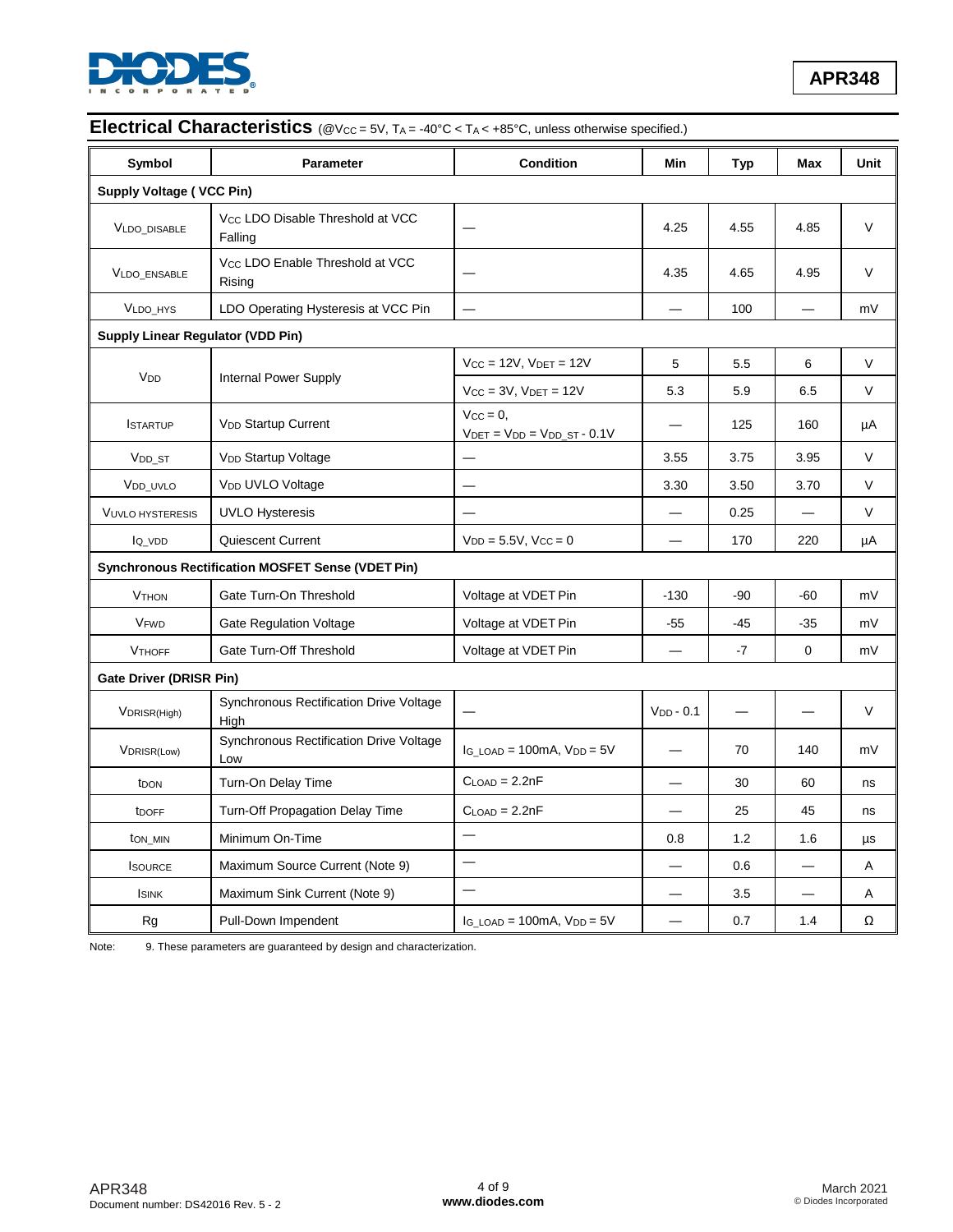

## **Synchronous Rectification Principle Description**

#### **Synchronous Rectification MOSFET Turn-On**

The APR348 determines the synchronous rectification MOSFET turn-on time by monitoring the MOSFET drain-to-source voltage. Because of the parasitic parameter, the voltage on the MOSFET drain pin has moderate voltage ringing, which may affect the SR controller VDET voltage sense and bring about a turn-on/off fault.

To avoid this conduction fault, the APR348 has internal judge methods to determinate the turn-on moment of synchronous rectification MOSFET. Meanwhile, APR348 has a minimum on-time (ton\_MIN, which is shown in Figure 1) blanking period that keeps the power MOSFET on for a minimum amount of time. When the controlled MOSFET gate turns on, some ringing noises generate. The minimum on-time timer blanks the VTHOFF comparator, which keeps the controlled MOSFET on for at least the minimum on-time. During the minimum on-time, the turn-off threshold is blanked unless the  $V_{DS}$  ringing voltage goes over 2V during this period.



**Figure 1. APR348 Switch Period**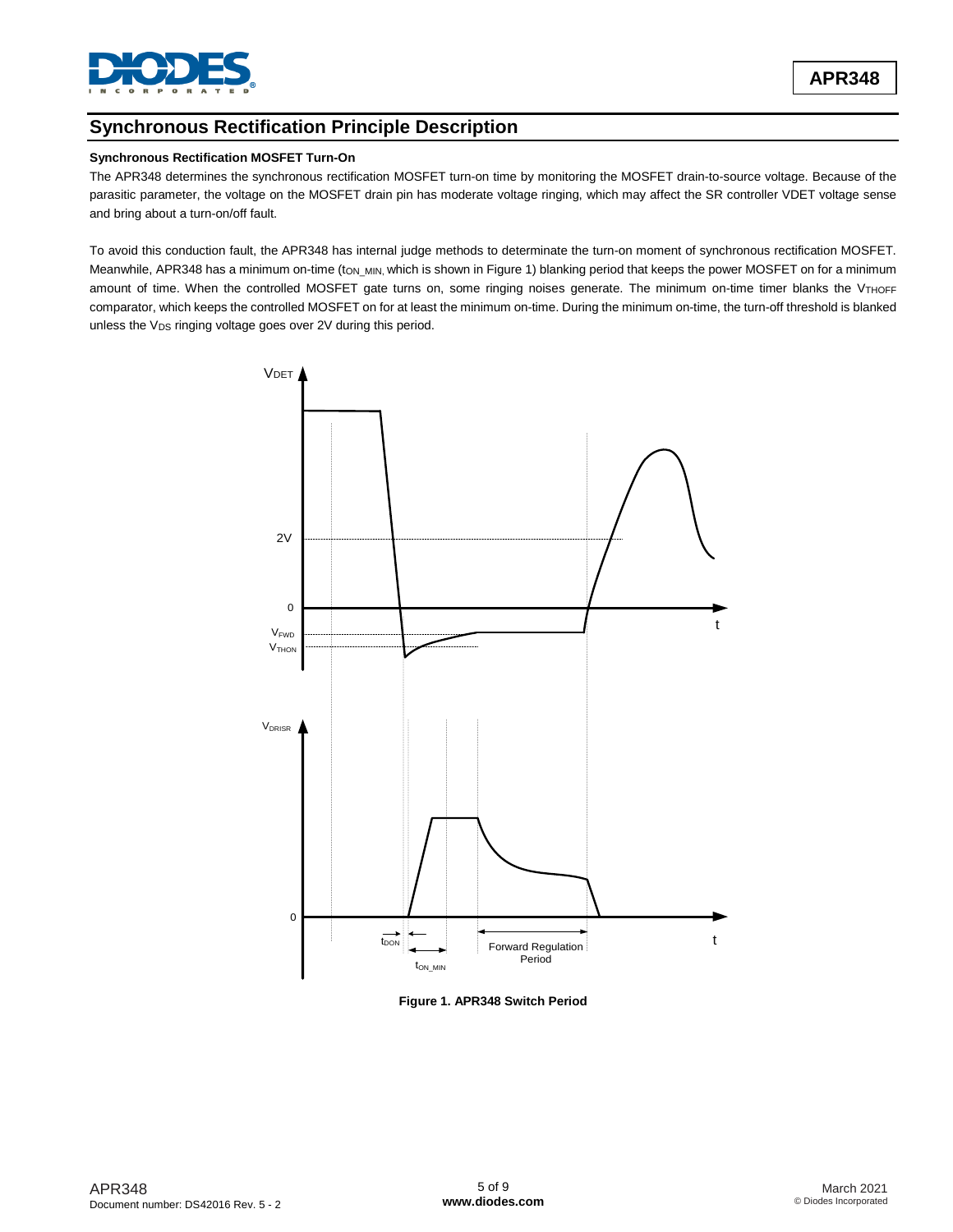

## **Synchronous Rectification Principle Description (continued)**

#### **The Value and Meaning of Rx Resistance**

After the secondary rectifier stops conduction with DCM operation, the primary MOSFET drain-to-source generates a ringing waveform, which results from the resonant of primary inductance and equivalent switch-device output capacitance. This ringing waveform most likely leads to the synchronous rectifier fault conduction. APR348 integrates an accurate turn-on voltage threshold and internal judge criteria to determine whether synchronous rectification MOSFET can turn on or not. Rx is an external resistor, which multiplies with an internal current source to generate an accurate reference for turn-on threshold judgment. Proposed to use 30kΩ to 40kΩ resistance for Rx value.

#### **Synchronous Rectification Forward Regulation and Turn-Off Stage**

Once the synchronous rectification gate outputs high levels and the synchronous rectification MOSFET turns on, the secondary-side current goes through synchronous rectification MOSFET. The voltage drop on synchronous rectification MOSFET is found by  $R_{DS(ON)} \times$  secondary-side current. After minimum turn-on time t<sub>ONMIN</sub>, the IC continuously monitors V<sub>DS</sub> by the VDET pin and generates a pull-down current from the MOSFET gate until V<sub>DET</sub> > -45mV. The MOSFET drain-to-source voltage would remain at around -45mV with the secondary-side current decreasing. Real MOSFET gate voltage depends on the MOSFET characteristics and drain current. When the primary MOSFET turns on, the secondary V<sub>DS</sub> would rise up. Once V<sub>DET</sub> rises to trigger the turn-off threshold, the gate signal will be pulled down to GND. The synchronous rectification MOSFET gate voltage drops quickly from a low voltage to zero after a very short turn-off delay.

#### **Light Load Mode (LL Mode)**

The APR348 provides light-load mode when the system goes into burst or no-load condition with interval-time pulses for low standby loss. The IC internal has two timers, one is 640µs and the other is 2.5ms. When the interval time is between 640µs and 2.5ms, the gate drive outputs will skip the first two cycles. When the interval time is over 2.5ms, gate drive outputs will skip the first eight cycles.

#### **VDD Regulator and UVLO Protection**

The VDD is an internal linear regulator output. When the synchronous rectification MOSFET and the IC are connected in low side, the V<sub>DD</sub> is supplied by both VDET pin and VCC pin. When synchronous rectification MOSFET and IC are connected in high side, the V<sub>DD</sub> is supplied only via V<sub>DET</sub>. A large capacitor (typical 4.7µF) at VDD pin is proposed for system design. The APR348 also has the UVLO protection. When V<sub>DD</sub> drops below V<sub>DD</sub> UVLO, the IC will stop working.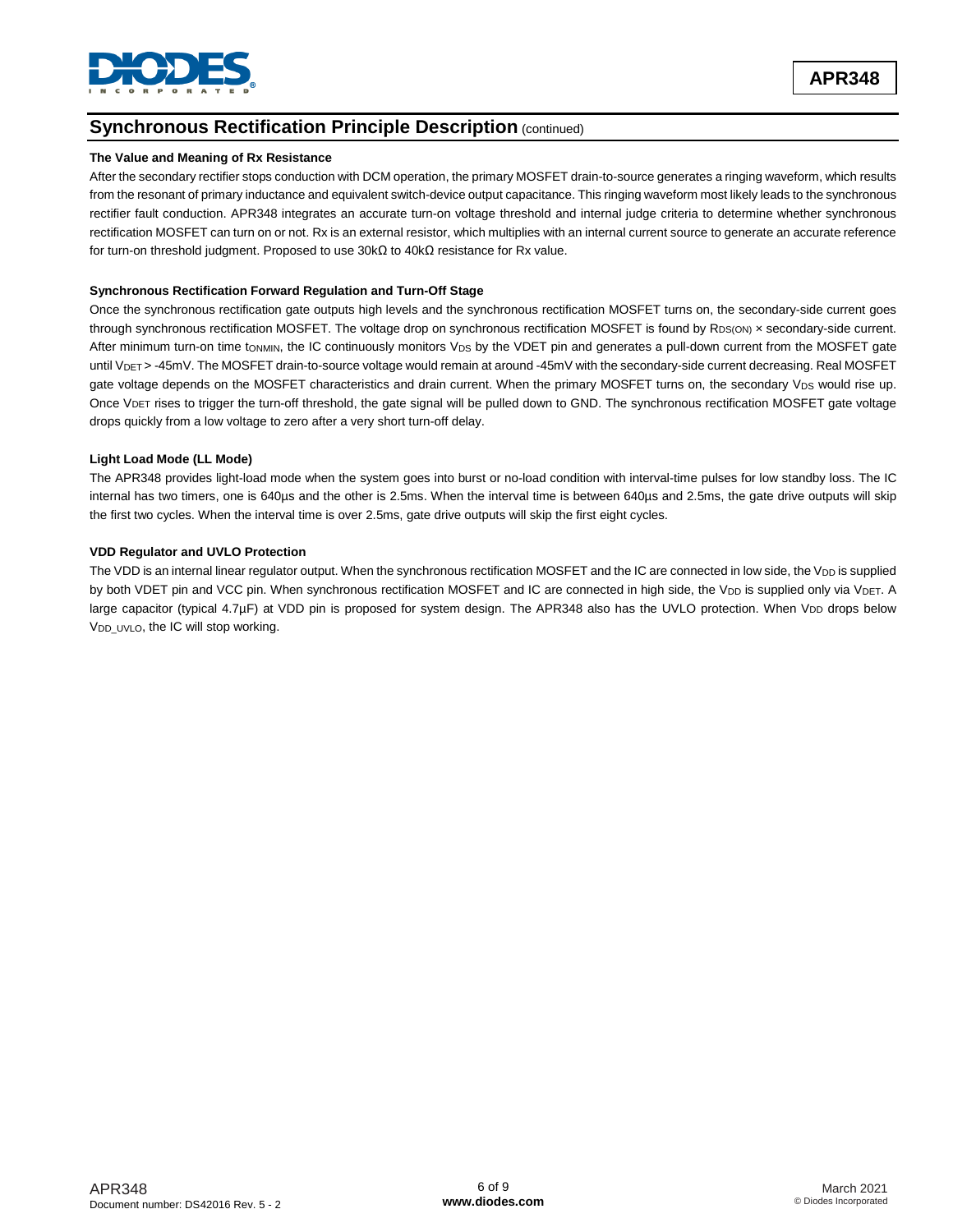

**APR348**

## **Ordering Information**



| Package         |                          | <b>Part Number</b> | <b>Identification Code</b> | 7" Tape and Reel   |                           |  |
|-----------------|--------------------------|--------------------|----------------------------|--------------------|---------------------------|--|
|                 | <b>Temperature Range</b> |                    |                            | Quantity           | <b>Part Number Suffix</b> |  |
| SOT26 (Type CJ) | -40°C to +85°C           | APR348W6-7         | DY                         | 3000/Tape and Reel | $\sim$ 1                  |  |

## **Marking Information**

**SOT26 (Type CJ)**

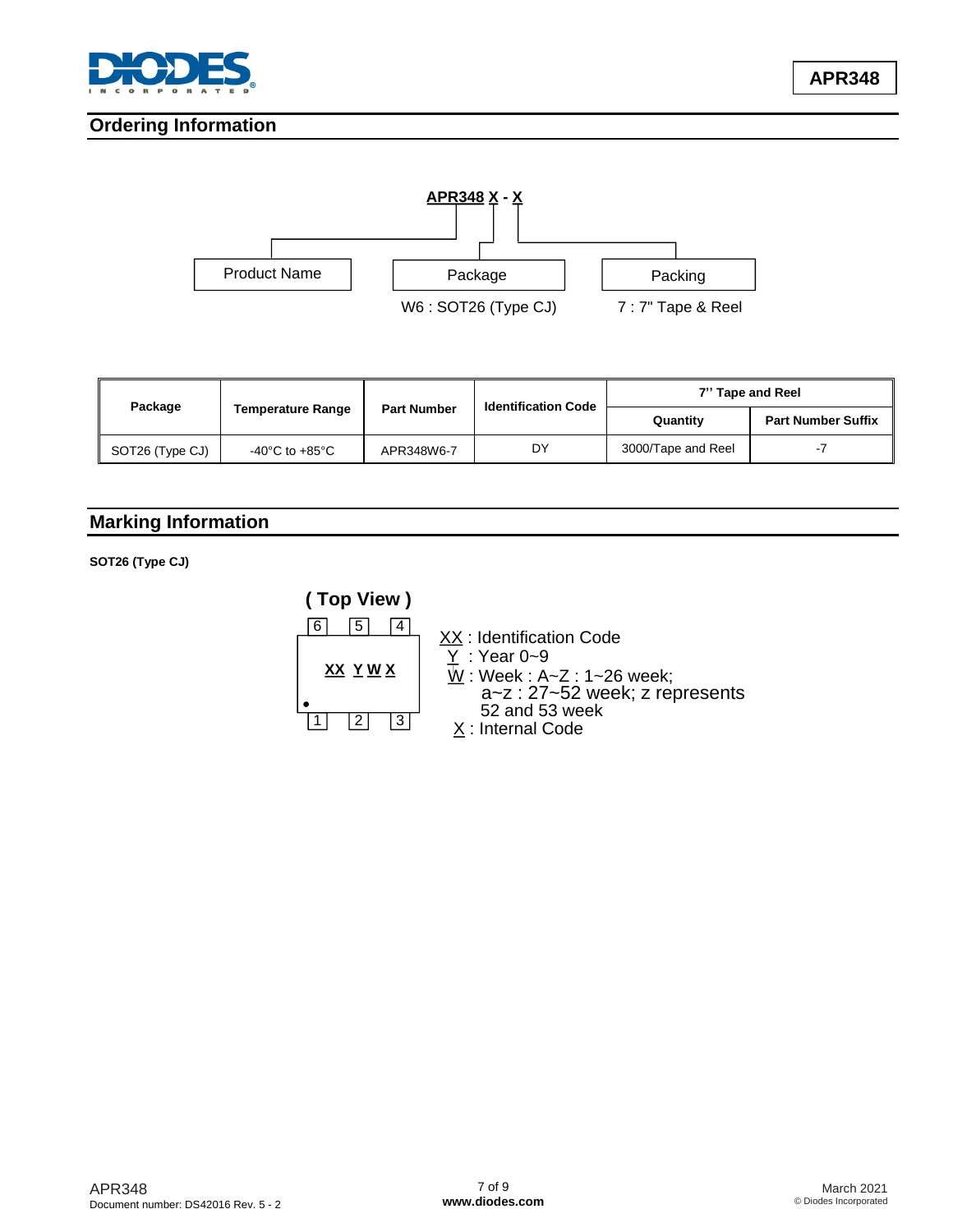

## **Package Outline Dimensions**

Please see http://www.diodes.com/package-outlines.html for the latest version.



| SOT26 (Type CJ) |          |       |     |  |
|-----------------|----------|-------|-----|--|
| Dim             | Min      | Max   | Tvp |  |
| A               | 1.050    | 1.250 |     |  |
| A1              | 0.00     | 0.10  |     |  |
| A <sub>2</sub>  | 1.050    | 1.150 |     |  |
| b               | 0.300    | 0.500 |     |  |
| C               | 0.100    | 0.200 |     |  |
| D               | 2.820    | 3.020 |     |  |
| E               | 2.650    | 2.950 |     |  |
| E1              | 1.500    | 1.700 |     |  |
| е               | 0.950BSC |       |     |  |
| е1              | 1.800    | 2.000 |     |  |
| L               | 0.300    | 0.600 |     |  |
| a               | 0°       | R°    |     |  |
| nensions i      |          |       |     |  |

## **Suggested Pad Layout**

Please see http://www.diodes.com/package-outlines.html for the latest version.



| Dimensions | Value<br>(in mm) |  |
|------------|------------------|--|
| С          | 0.95             |  |
| C1         | 1.90             |  |
| C2         | 2.40             |  |
| x          | 0.60             |  |
|            | 1.00             |  |

#### **SOT26 (Type CJ)**

## **Mechanical Data**

- Moisture Sensitivity: Level 1 per JESD22-A113
- Terminals: Finish Matte Tin Plated Leads, Solderable per JESD22-B102
-